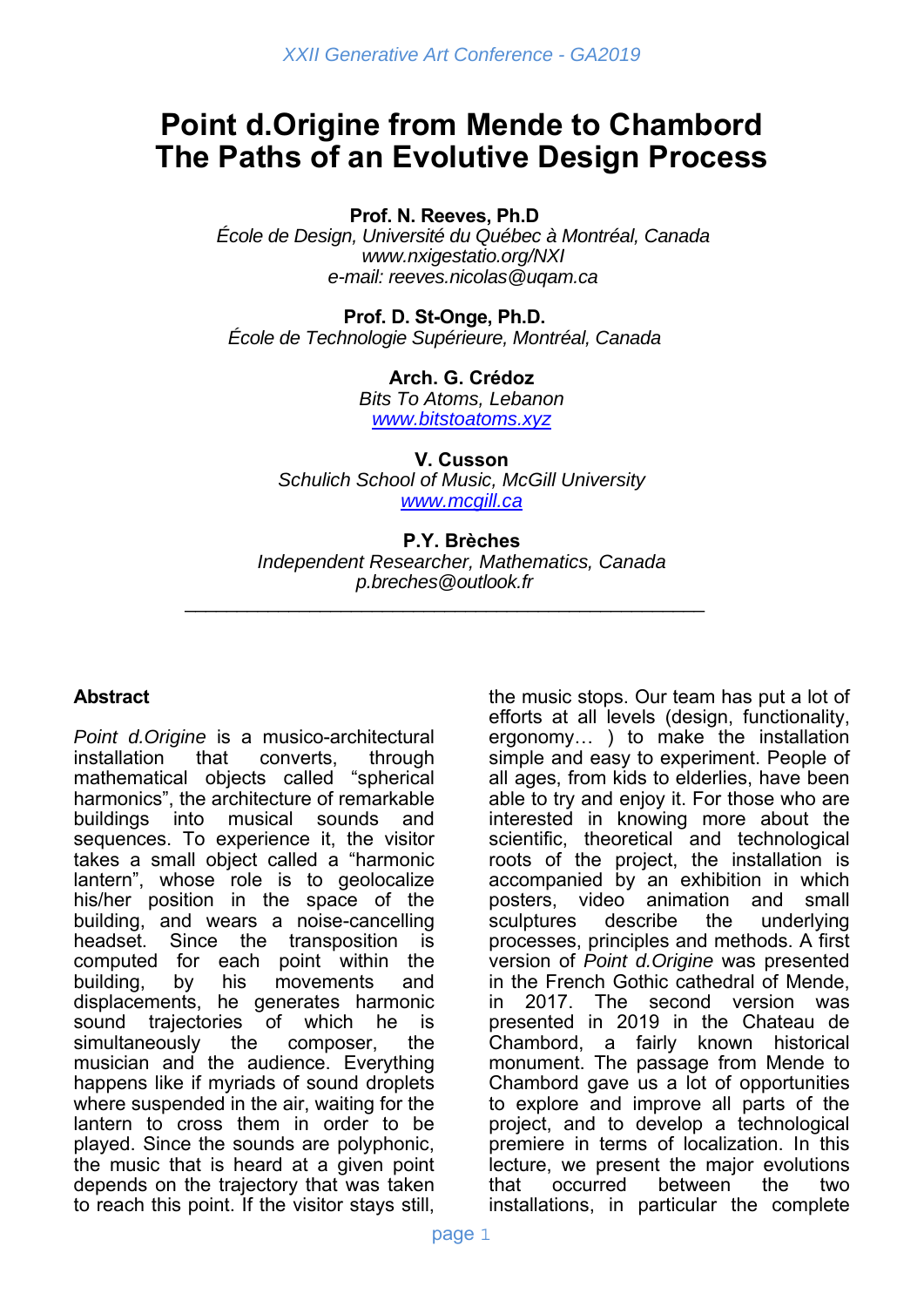#### *XXII Generative Art Conference - GA2019*

redesign of the harmonic lanterns and the development of new localization system, itself a premiere, based on a collaborative network involving the lanterns themselves and a set of small beacons fixed on the walls. These developments were required because of the number and complexity of the spaces within Chambord, and because of the nature of the audience, which is completely different from the audience in Mende: as the second largest castle in France after Versailles, Chambord welcomes more than one million visitors a year, generating a completely new set of environmental constraints. Comparing the two systems in Mende and Chambord provides a clear illustration of the evolutive nature of the design process itself, and will allow us to demonstrate the multiple paths of adaptation that it must follow to react to changing external conditions.

*Key words: Music, architecture, design, media arts, digital arts, music technology, spectralism* 

#### **I - A Dream of Stone**



*Fig. 1 – The Chambord Castle, seen from the garden. The dungeon is the central part with the two middle towers.* 

From September to November 2019, we presented the interactive musical installation *Point d.Origine* in the Château de Chambord, the largest of a group of about 3000 castles known as the "Châteaux de la Loire", from the name of the largest French river along which they are distributed in the Touraine region. Among all these buildings, 11 are royal castles, and 21 are of particular importance. Though Chambord is among the first group, it was not originally conceived as a royal residency, but rather as a hunting pavilion for king François 1er, who started its construction in 1519. It was completed one and a half century later by Louis XIV, at which time it became sporadically inhabited up to 1840, when it was classified as a historical monument in the very first *Liste des Bâtiments Historiques de France*.

Chambord was built in the middle of a swampy land, where it replaced a smaller mediaeval castle. I was not a small technological achievement. Some parts of the castle are said to be built on 12 meters wooden posts, in order to reach a stable ground. A lot of the 1200 workers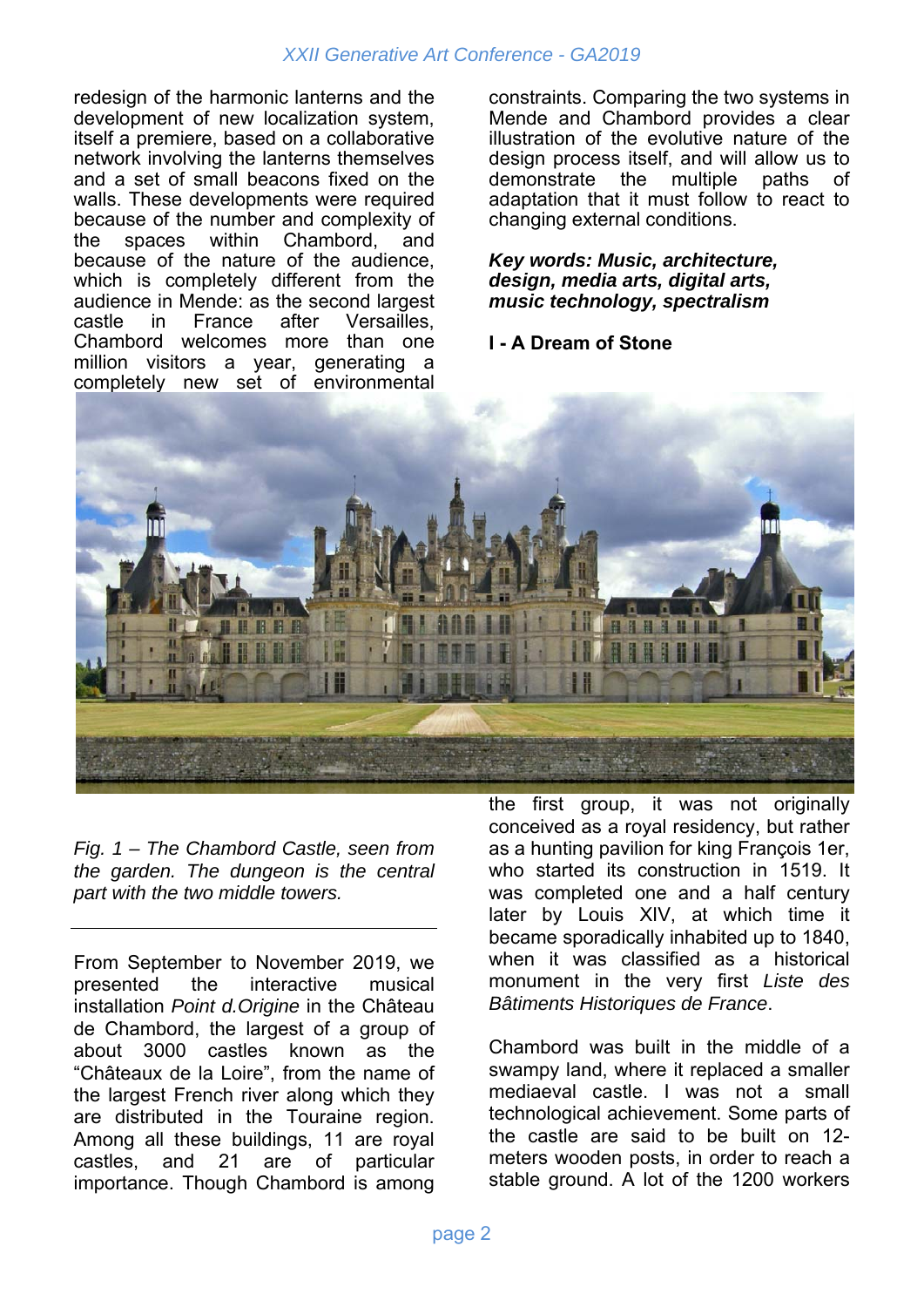died because of swamp fevers. A small river had to be deviated in order to carry by boat the required amounts of stone to the worksite. Then, after all these efforts, it was impossible to inhabit the castle most of the year, because of the cold and humidity that prevailed from autumn to spring. François 1er himself spent only 72 nights in it, and used it only for short hunting stays, or to impress foreign kings and leaders – which worked: Charles Quint, emperor of the Western Holy Germanic Empire, was invited there for one night. Shortly after his visit, he said to his sister that he never saw anything more beautiful than this palace arising from the depths of the forest.

All this gives clues about the principles that guided the construction of the building. Located far from any urban environment, in a place that was literally in the middle of nowhere, it was free to deploy a morphology that was almost uniquely based on primordial, symbolical and formal architectural principles, without any real consideration for context or function, whatever this function may have been. The first part to be built was the dungeon; it consists in a cube with a large cylindrical tower inserted in each corner, and a cone-shaped roof over each tower. The only concession to the context is the diagonal orientation along the four cardinal points: the towers face North, East, South and West, so that the façades face the four quarters of the world. This solar connection, encountered in many major architectures, already points out to a plan mainly determined by cosmological considerations, which is corroborated by a wealth of elements within the whole building. The central staircase is a double helix around an empty cylindrical core with parallelogram-shaped openings, allowing people that climb or descent the stairs to see each other without ever meeting. Almost every element in the castle is literally orbiting around this staircase. In the original plan, instead of being

symmetrical mirrors of each other, the four towers describe a helix around it, and their inner plan follow the same pattern. On each tower, all skylights, turrets and chimneys radiate from the centre instead of facing the same direction. The whole plan seemed to be conceived as a Solar System, the centre of which being occupied by the extraordinary staircase that symbolizes both the central Sun and the power of the king around whom everything is organized, and which has also been described as a "tree of life"<sup>1</sup>.

## **II - A Leonardian Cosmology**

It is now a well accepted hypothesis that Leonardo da Vinci has largely contributed to the original plan. Though no written document supports it, several drawings from his hand seem to represent rather precisely the central staircase, as well as the different steps of its design. The helicoidal movement appears frequently in his texts and writings of the time, and can almost be considered as its signature (Fig. 2). Moreover, the idea of elements orbiting around a central Sun is fully coherent with the fact that, for several reasons including his own deductions and works by other scholars, he was convinced of the heliocentric model for the Solar System. On a more theoretical point of view, he once wrote that all figures of the sky are present on the Earth, and that all figures of Earth are present in the sky, so the idea of Chambord as a deliberate representation of the order of heavens by Leonardo, as they were seen in the time of François 1er, is fully plausible [1] [2].

This point as such should not be surprising. Each and every architecture on Earth, from the most precarious to the wealthiest, incorporates elements that makes it a representation of the cosmology of its time and place. There are even examples in traditional or tribal architectures of houses or villages in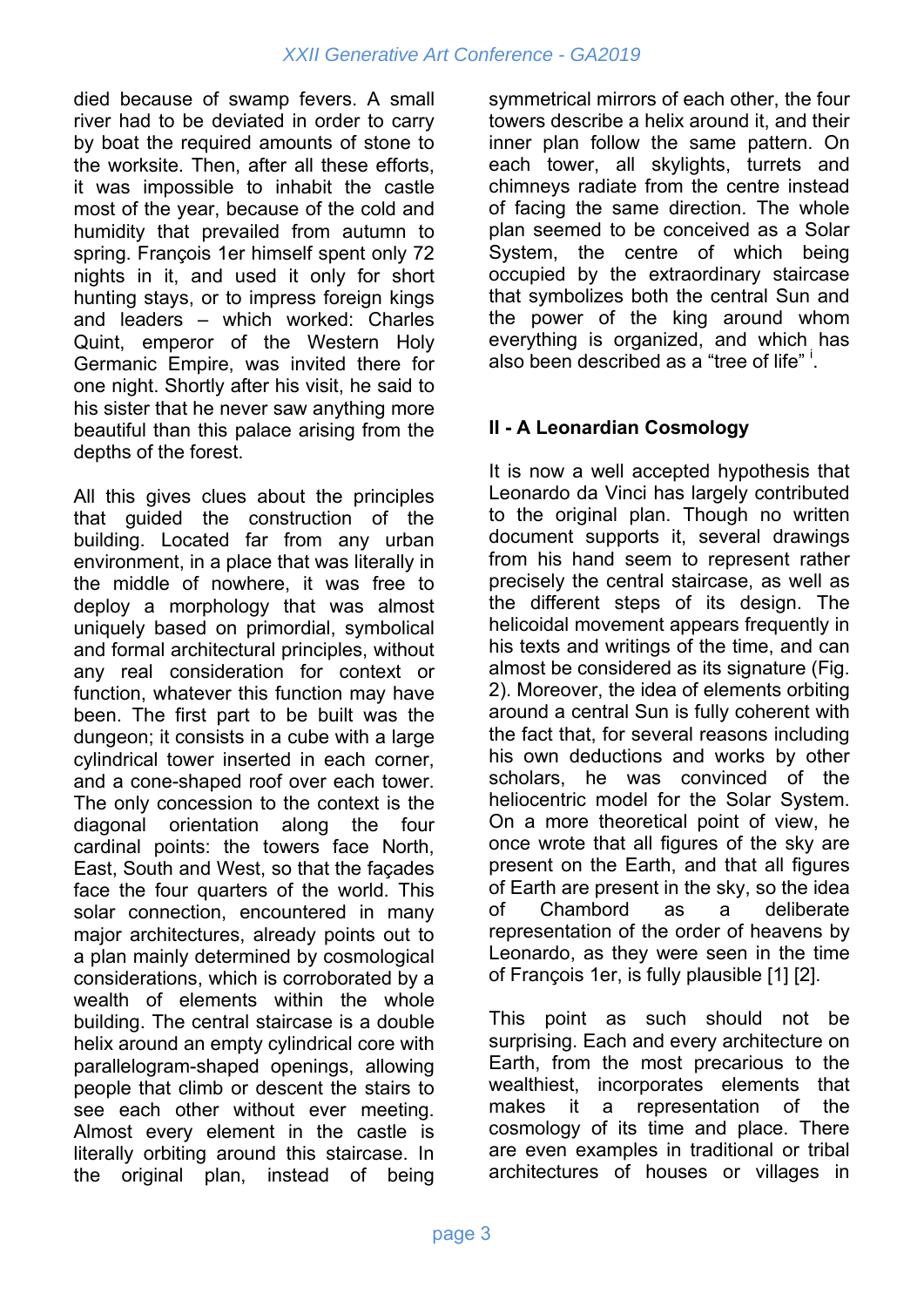which each and every element is explicitly associated, analogically or symbolically, with some elements of the heavenly world [3]. But in the present case, every consideration of practicality, functionality or relation with the environment is subsumed by the strength of the symbolical forces that twist not only the whole building, but the stone itself: in the upper sections of the stairs, it becomes distorted and carried away by the irresistible helicoidal movement, which in itself does not only describe orbiting bodies, but the movement of the planets around another body travelling in space, like if Leonardo also had the intuition that the Sun was travelling through the cosmos.

In this respect, in one of his manuscripts appears a statement that, read to the light of today's science, is simply staggering [4]. It first states that the propagation of sound and light follows the same mechanisms than the waves on water,

implicitly stating that they do propagate in waves. The wave hypothesis for the sound had already been stated by several scholars and thinkers, and can be traced to the Roman and Greek Antiquity, but Leonardo managed to support it by a strong argument that associated the echo with the reflection of waves on a solid wall. But the idea of light propagating in waves was so revolutionary at the time that it almost makes him looks like a time traveler. The first scientist to formalize and demonstrate this hypothesis was Thomas Young (1801), more than two centuries later. This insight becomes a little more understandable when he writes that the idea came to him as he realized that the reflection of the light in a mirror was also similar to the reflection of waves on water, but this explanation is nothing but a supplementary confirmation of the power of his observational and deductive abilities.

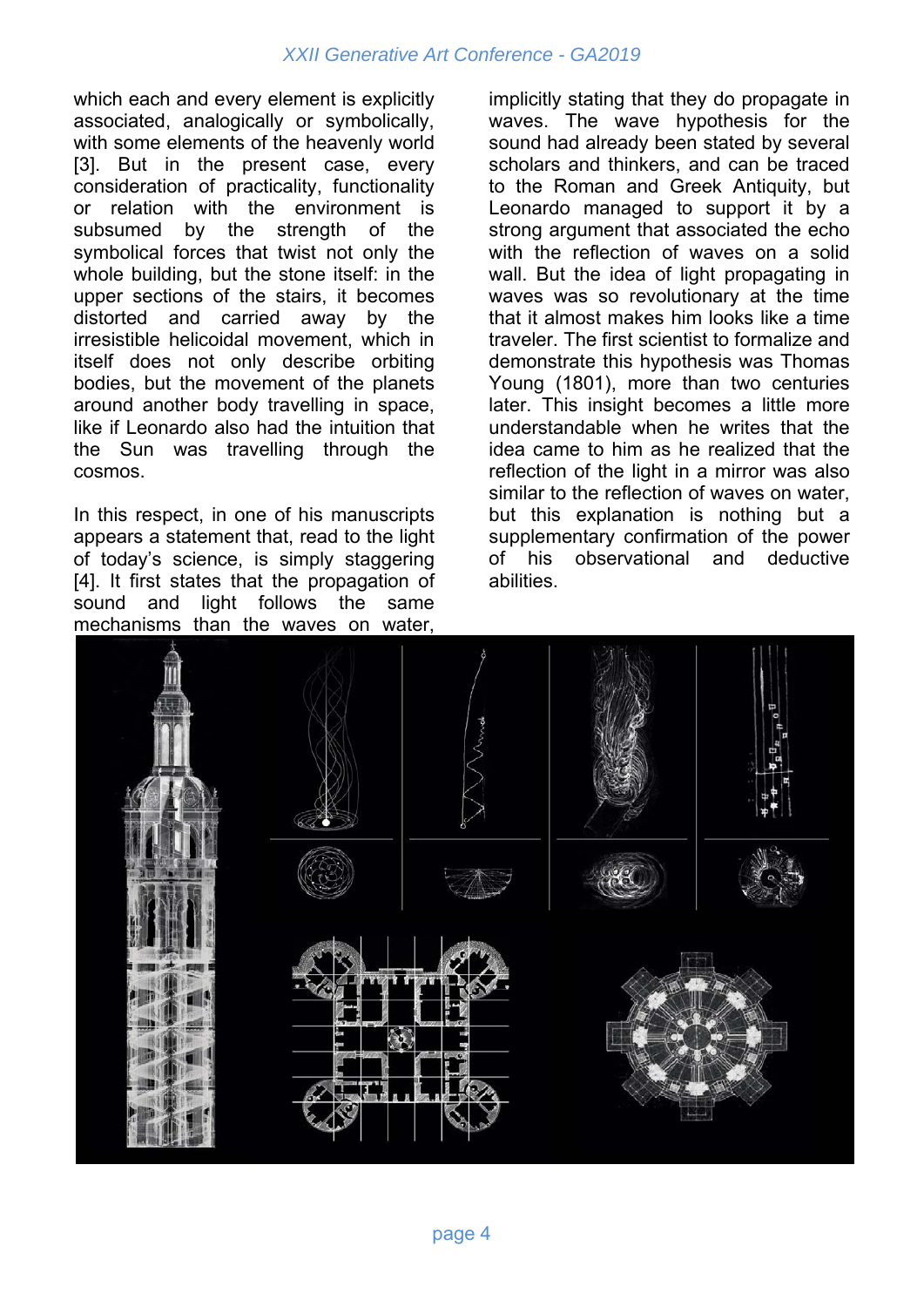*Fig. 2 – Helicoids in Chambord. Left - Cross-section and elevation of the doublehelix monumental staircase. Top - four helicoid-related movements: planets trajectories around a travelling Sun; damping of a pendulum; vortex in water; musical rhythm. The three last drawings are from Leonardo. Bottom centre – Plan of the dungeon. The original helicoidal symmetry of the towers has been modified when the lateral aisles of the castle were added, which explains the mirror symmetry of the two top towers. Bottom right - Plan of the monumental staircase. The radial symmetry of the concentric elements evokes a radiating Sun around which orbit all the elements of the castle. The whole building is seen as an earthly representation of the Renaissance cosmology.* 

But this is not all. One of his most striking proposal resides in a paragraph where he proposes to undertake of an investigation program to look for the "amount of vibrations" in other elements of reality, such as weights, seasons, the areas occupied by the planets [5]. This amounts to nothing less than a program research aimed to provide an undulatory description for about all elements of the world. There again, this idea foresees another major discovery, namely the Fourier theorem (1801), by about two and a half centuries. Fourier was the first to mention the possibility to describe complex signals through sums of elementary waves; and the unification by Maxwell of all electric, magnetic and luminous phenomena under a same undulatory formalism came six decades later (1865). Further mathematical developments based on Fourier's work now allow to describe any element of reality through a wave vocabulary, provided the preliminary definition of the proper kind of wave. In such descriptions, the waves used as elementary signals do not have to correspond to real, physical

waves: as we will see below, a wave description is a formalism that can be applied to any object or phenomenon, even non-undulatory ones ".

### **III – The Point d.Origine project**

These considerations made Chambord an ideal place for the second study of our musical interactive installation *Point d.Origine* [7] [9], of which we already presented a first version in 2017 in the Cathedral Notre-Dame and Saint-Privat, in the city of Mende in Southern France [6] [8], another major historical monument with a very strong connection with the cosmology of its time. As mentioned in our previous work and lectures (see [3] in particular, but also [8] and [9] ), *Point d.Origine* has been from the very beginning prepared and designed for architectural environments that can be considered as cosmological echoes. The very name of the installation comes from the history of cosmology, a history that could also be described as the history of the histories of the cosmos - of its current state and of its origins. To briefly sum up a theoretical and historical work that has been going on for several years, and that is described in the aforementioned works, most cosmologies and cosmogonies postulate the existence of a privileged point in the Universe, either in the form of a geographical centre, either as a temporal origin, or both. In the Western world, this central point was originally located on the Earth, or in its immediate vicinity. Cosmological developments up to the  $20<sup>th</sup>$  century made it first oscillate close to our planet, then close to the Sun, to end up pulverizing it on every point of the Universe: in a relativistic cosmos, no point can be considered as a centre; or rather, every point could be defined as an immobile centre with the whole Universe revolving around it ii. The only privileged point that remains in such a world is my very position: it is the place from where I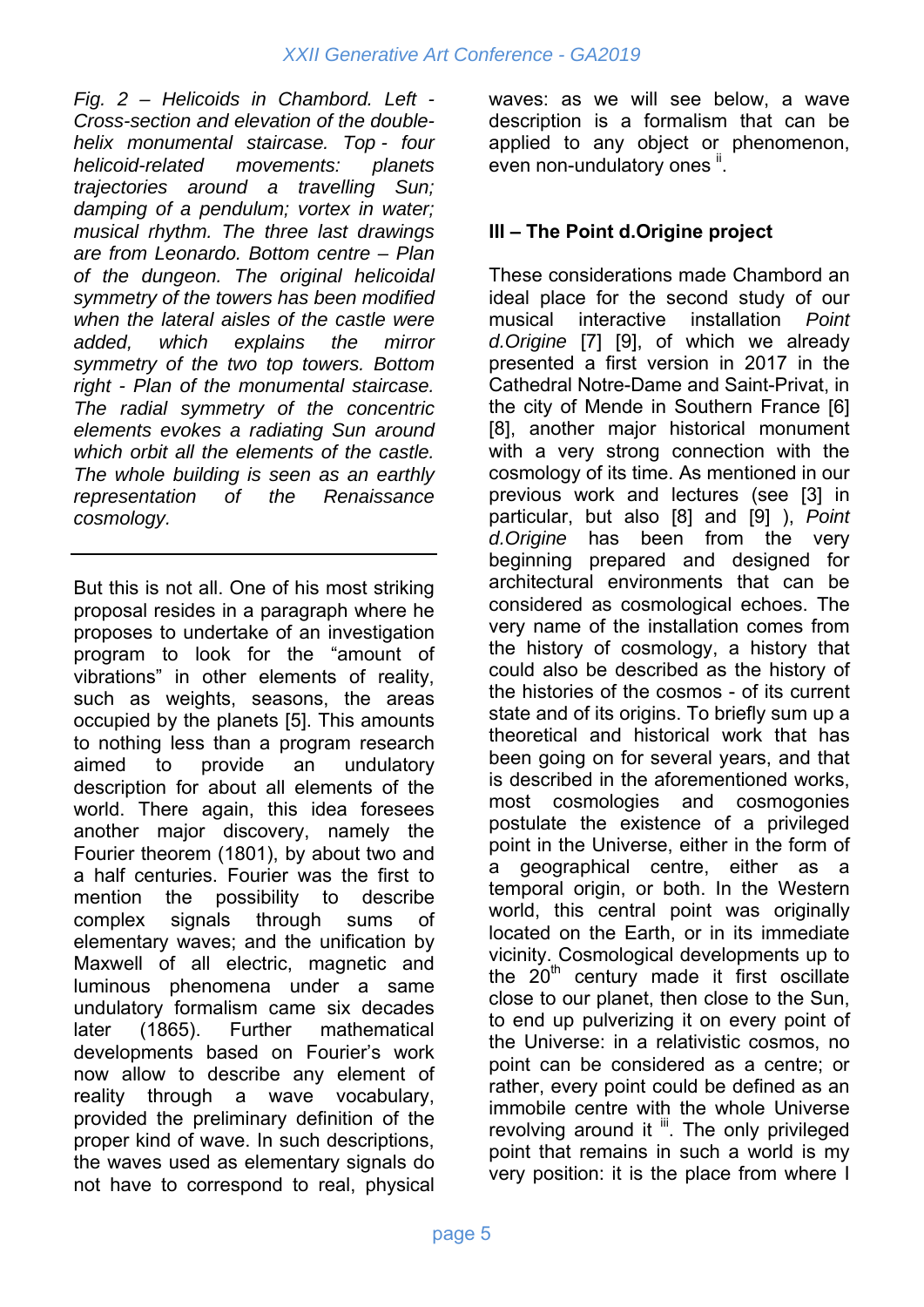contemplate and perceive the world, and from which I constantly evaluate my potential of action upon its elements.

This statement could seem very presumptuous if I did not add right away that the same applies for every human on Earth, or for every conscious being in the Universe; and that all these individual centres are constantly moving and changing according to our own displacements. From there came the name of the installation, which in French has a double meaning: from a Universe in which there is an origin point (*il y a un point d'origine*), we shifted progressively to a universe in which there is no origin (*il n'y a point d'origine*). Then, since every architecture is a small cosmology, a visitor in an architectural monument, especially but not only - in a monument that is an explicit cosmological echo, must be constantly considered at its very centre, independently of the geometric centre of the building; and this centre travels with him when he wanders across the architecture.

In order to concretize the central position of the wanderer at each point in the building, *Point d.Origine* calls from another major aspect of antique Western cosmologies, namely its intimate connection with music. This connection naturally implies another connection between music and architecture, since the latter is *per se* a cosmological model. As a matter of fact, music and architecture where strongly connected to the Antique cosmos through the model of the Harmony of the Spheres. This model was actually acting as an immanent ordering force. It postulated that the distance between the planets where distributed along space intervals that were direct transposition of musical intervals; that this scale of proportions would determine not only musical scales, but also architectural scales; that it would control about every aspects of human life, from economy to laws to phases of pregnancy to principles for living a good life; and that it determined the ideal proportions for the human body, which was itself a reflection of the perfect divine bodies of the gods and goddesses.

From the birth of modern science, the Harmony of the Spheres has stopped representing a valid cosmological model, but the connection between music and architecture remained strangely present since. During the following centuries, many artists and thinkers have noted a number of analogies and similarities between the two arts, despite the fact that the first is mainly an art of the immaterial, and the second an art of the material. Among them, Novalis, Gœthe, Listz, Wright, Graves, Fathy, and many others, have stated in different forms that architecture is to space what music is to time, an approximate but illustrative sentence whose consequences cannot be overestimated. One of them is that music can be seen as an ordering and orientation mechanism in time, the same way architecture is for places; that a musical piece can also be considered as a small cosmology, through the distribution of its elements in time, and through the symbolical or analogical association of these elements with elements of the cosmos. Then, even after the complete invalidation of the Harmony of the Spheres in the 18th century, innumerable attempts have been made to associate music and architecture in different ways – poetical, analogical, formal… These attempts were diversely successful, but their very existence testifies of the conviction that a privileged connection between these two arts still exists. Moreover, musical analogies remain common in modern cosmology. Several major modern theories and hypothesis, such as Kepler's laws, De Broglie's model for electronic orbitals, and even the string theory (which today remains at the level of a hypothesis), have been postulated by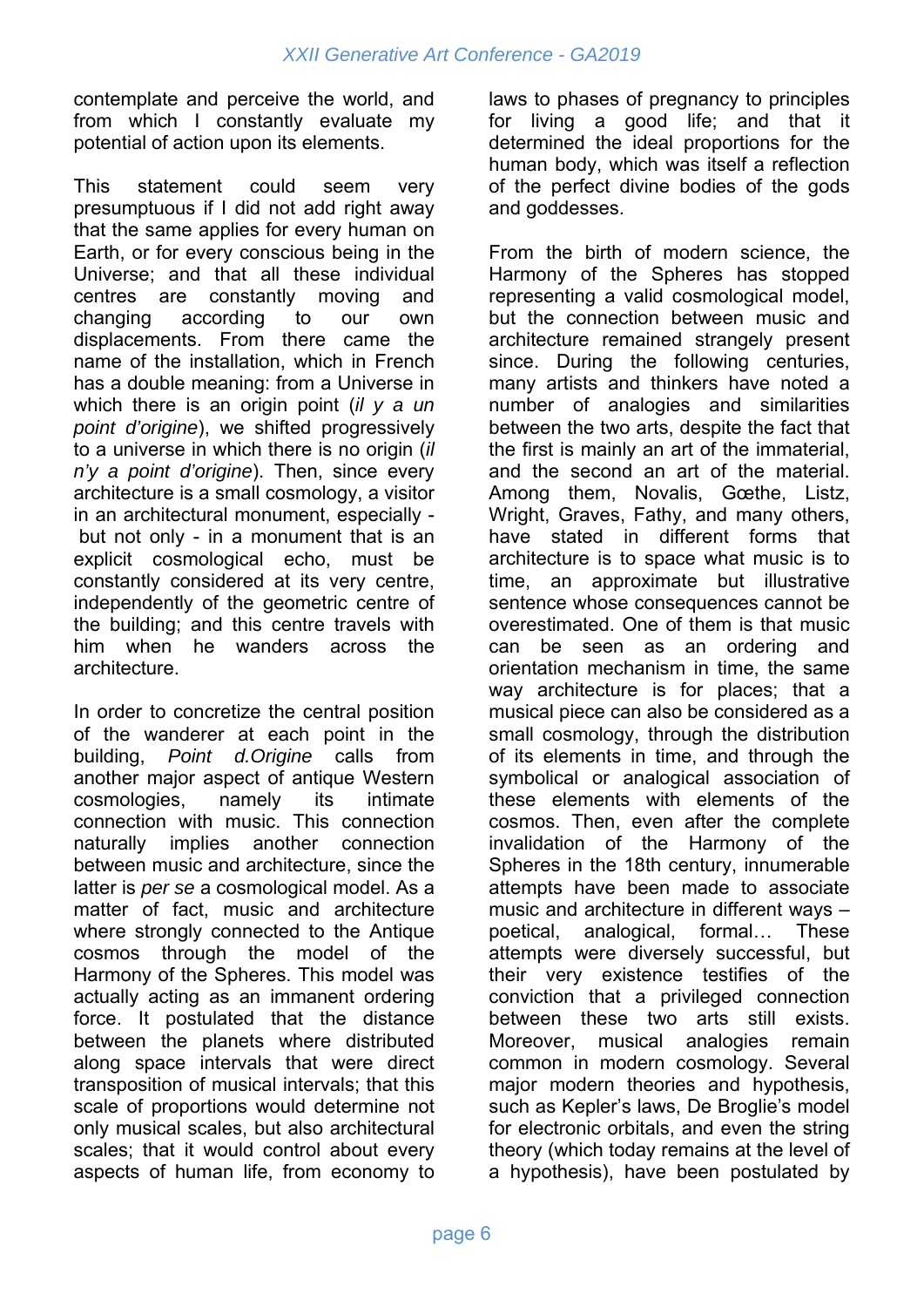using principles that are deeply anchored in the musical field.

It is through these considerations that we developed the *Point d.Origine* installation, which provides the visitor – who from now we will also call "the wanderer" - with an experience that constantly positions him at the very centre of a cosmology represented both through architecture and music. For this, we had to establish a deterministic and reversible way to describe the architecture through a vocabulary of waves, and then to transpose these "architectural waves" into sound waves. The detailed description of the method we used is described in detail in our previous works [3] [8] [9].

The central principle of the method is, precisely, the possibility to use a wave formalism to describe any element of reality. We started a few years back to study the possibility to generate a full formal, deterministic and reversible transposition between a piece of architecture and a piece of music. The transposition principle might be better understood by realizing that when we describe an architectural object, we tend to use, like above, a description based on geometrical objects: cubes, cylinders, cones… and we tend to assimilate the architecture to these objects. As a matter of fact, a cube, or a cylinder, does not have any reality or physical existence. They are geometrical objects, and as such, they do not exist in the physical world. Any cubic material object can be described through a cube, but the object itself is not, and will never be, a cube – this would require an infinite precision that is not reachable with any material. Such geometrical descriptions are based on abstractions and on comparisons with abstract, virtual shapes. From there, it becomes easier to accept that any material object can be described through any set of abstract entities, provided a method exists for shaping these entities in

the likeliness of the object. After Fourier's theorem stated that any complex signal can be described through a set of elementary waves, it was quickly realized that any complex configuration of patterns or volumes could be considered as a signal – though at times a strange one – and thus be described through intersecting trains of waves that would recreate its shape through constructive and destructive interferences.

For several reasons, we decided to use spherical waves – waves running at the surface of a sphere – to decompose our buildings. These particular waves, called "spherical harmonics", are particularly fit to our project because they imply for each transposition the existence of a centre; and that a centre could be associated to each of the potential positions of the wanderer, generating each time a new transposition.

#### **IV – From the Cathedral of Mende to the Chambord Castle: an Evolutive Process**

Mathematical, technological and computer science stakes were high for the *Point d.Origine* project. As mentioned above, we first succeeded in making it work at the Cathedral of Mende in 2017. It is after this first experiment, which, according to the visitors'comments and to the press reviews, proved fully successful, that we decided to try the transposition of a more complex building. Through contacts and encounters, we were able to propose it to the Château de Chambord – a building for which all challenges and constraints were greater by at least an order of magnitude – where it was accepted. The new version implied a series of major transformations in the system, which at the end amounts to nothing less than an adaptive evolution process. "Evolution" has a specific meaning; this word is used here to describe the transformations that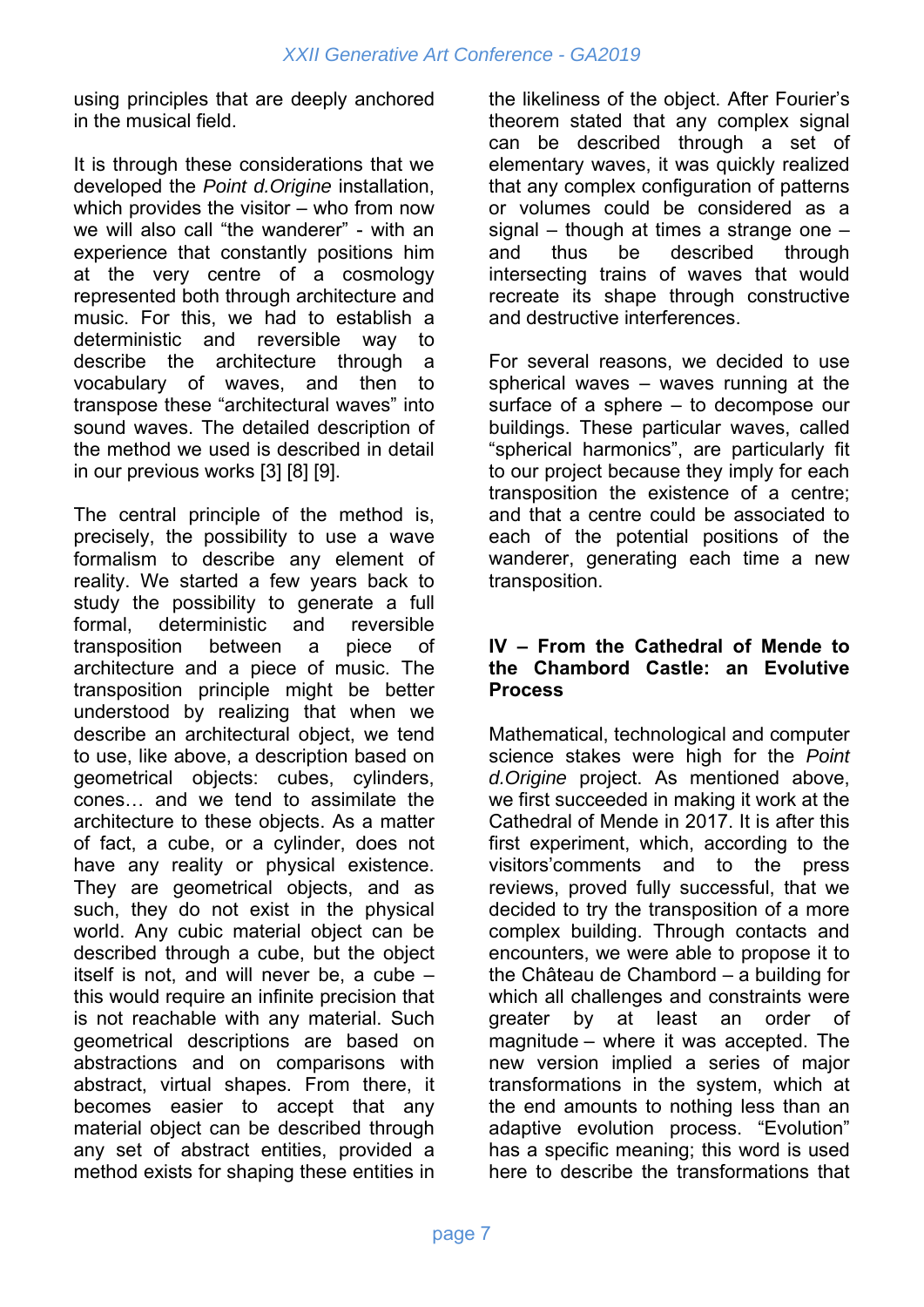#### *XXII Generative Art Conference - GA2019*

were directly induced by the new environmental constraints. It should not be confused with the design improvements that would have anyway been brought to the design after our first installation, without regards for the new context - very few such changes actually occurred made between the two events. It happened that one of them, the introduction of Bluetooth wireless headsets instead of wired ones, made the installation sensitive to environmental factors we did not have to consider before. As we will see below, we already know that it will generate a near future its own evolutive change for the third version of the installation. For now, we will concentrate on the environmentinduced changes that were undergone between Mende and Chambord.

Before going through the description of this evolution, it might be useful to briefly describe how the first study of our project at Mende worked. From the very beginning, we decided to make the installation very simple to use, so that even children, elderlies, or people from all origins and with any level of expertise could experiment it. At the welcome desk, the wanderer was equipped with a headset connected to a small glowing module called a "Harmonic Lantern". A series of very small ultra-wide-band Wi-Fi beacons (UWB), affixed on the walls, constantly yields the position of the lantern with a 10-cm precision. To each potential position is associated a musical timbre that corresponds to the transposition of the building into sound waves, computed from this very position. Whenever the wanderer makes a movement, or walks in the spaces of the building, the lantern crosses these points, triggering the associated sounds, thus creating a harmonic trajectory of which he is simultaneously the composer, the interpreter and the audience. Everything happens like if the castle was a gigantic musical instrument, filled with small drops of music suspended in space, and that the

wanderer triggers by crossing them with the lantern.



*Fig. 3 – The Harmonic Lanterns at Mende. These devices are individually held and connected to a headset. Their role was to geolocalize the visitors and to play the musical timbre corresponding to their position, with a 10-cm precision. Their design and morphology were almost only determined by functional and practical considerations.* 

The elements constituting the Chambord apparatus were essentially the same as in Mende. The design evolution they undertook was forced by major differences in the environmental constraints. These differences were caused by several factors, including the number and topology of the spaces to be covered, the potential number of simultaneous visitors, the thickness and composition of the walls, and several others. The following sections will describe the elements of answer that we brought for each of them, as well as the corresponding design modifications that were introduced for the new version.

#### **1 – A Complex Topology**

The first difference concerns the number and topology of the spaces to be covered. Though Gothic cathedrals are not simple architectures, the topology of their internal spaces is not that complex (Fig. 4). In most of them, the central nave is flanked on both sided by the collaterals; the collaterals connect through the deambulatory, which surrounds the choir; a transept crosses the nave. The space is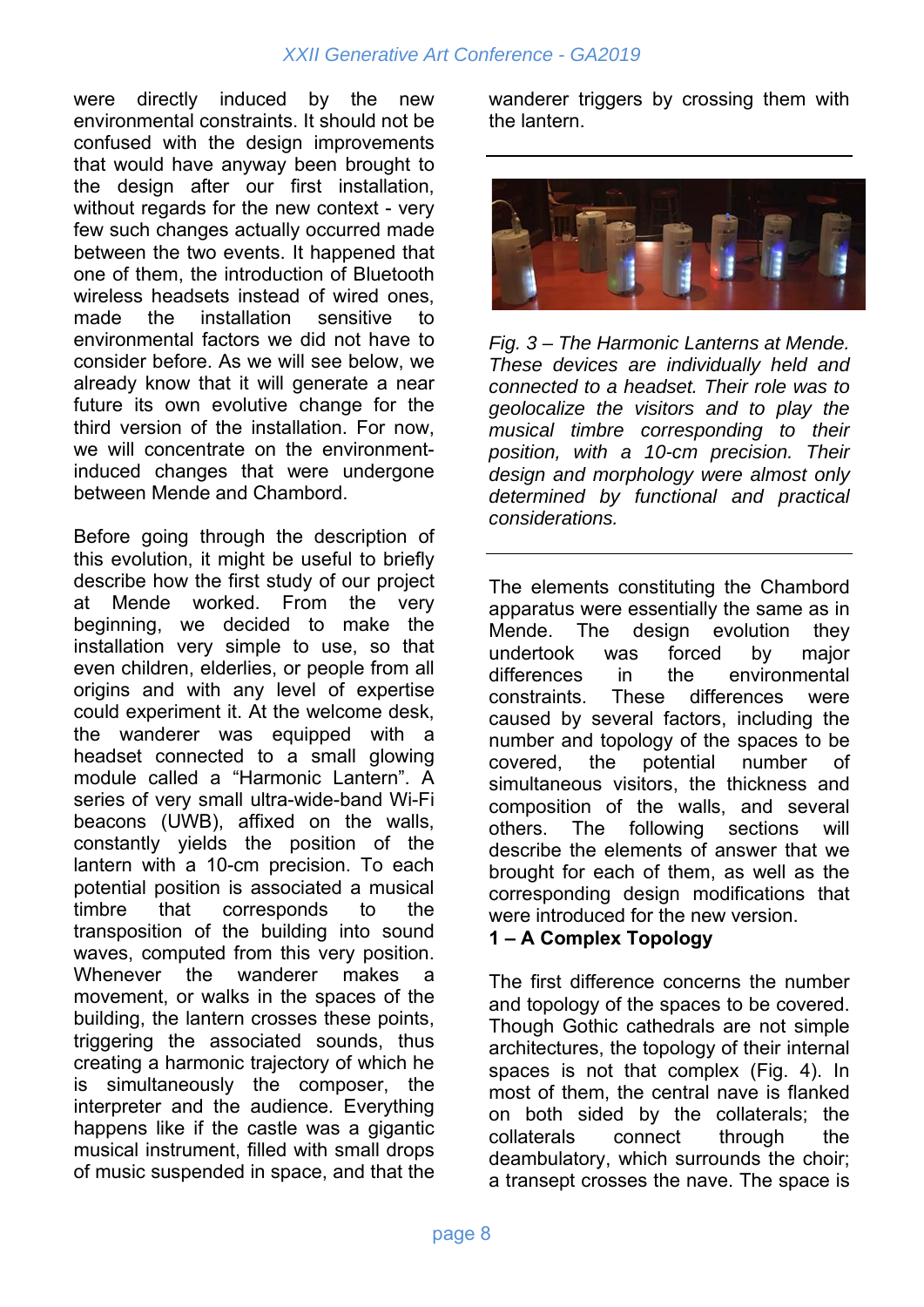unified: there are no walls between the different elements, and the only obstacles to the view – and therefore to most electromagnetic waves – are the columns. Also, for reasons related to the amount of calculations needed, we decided to cover only the nave and the collaterals, which simplified again the space – it was basically made of a large rectangle with one narrow rectangle of the same length on each side.



*Fig. 4 – Cathedral Notre-Dame et Saint-Privat in Mende. Gothic architecture is complex, but the inner space remains rather simple and unified. The area covered by the installation is represented by the blue and pink zones. The only obstacles to the waves are the cylindrical columns. Geolocalizing the visitors was relatively easy. Twelve beacons on the columns, plus a main one suspended in the middle of the nave, were enough to reach a satisfying precision.* 

As mentioned above, we used a UWB Wi-

Fi network to localize the harmonic lanterns. Our beacons (or anchors) were fixed on the vertical surfaces of the church. In order to be precisely localized, a lantern must simultaneously be in the line of sight of four beacons. Then, in this system, all beacons had to connected to a central beacon whose role was to probe alternatively the information coming from the other ones, and then to dispatch it to the lanterns for them to trigger the musical timbre associated with the wanderer's position. In this precise topology, we could not use more than twelve beacons without slowing down the system to a point where the music would be frequently interrupted. With such a small number of beacons. even if the spaces were geometrically simple, we had to undertake a trial-anderror process to determine the optimal position for each one. To make things less easy, each beacon had to be powered, and thus had to be not too far from an electric outlet – an element that is not that common in historical monuments. We ended up by covering about 85% of the space, leaving areas in which columns or other elements created "shadows" for one or two beacons. The localization in these areas was undergoing a progressive drift, in particular along the Z axis; but the precision came back to its best level as soon as the wanderer would go back in a fully covered zone.

Implementing the system in Chambord was far more challenging. A simple look at the covered spaces, which originally included all of the second floor and the double-helix staircase up to the ground floor, already reveals a complex, labyrinthian topology, with more than 50 different rooms or spaces organized around a wide central, cross-shaped hall. Moreover, the walls are thick enough to silent any electromagnetic waves at the frequency used by our system (the UWB Wi-Fi typically ranges from 1,9 to 2,9 GHz), so each and every room has to be equipped with its own beacons.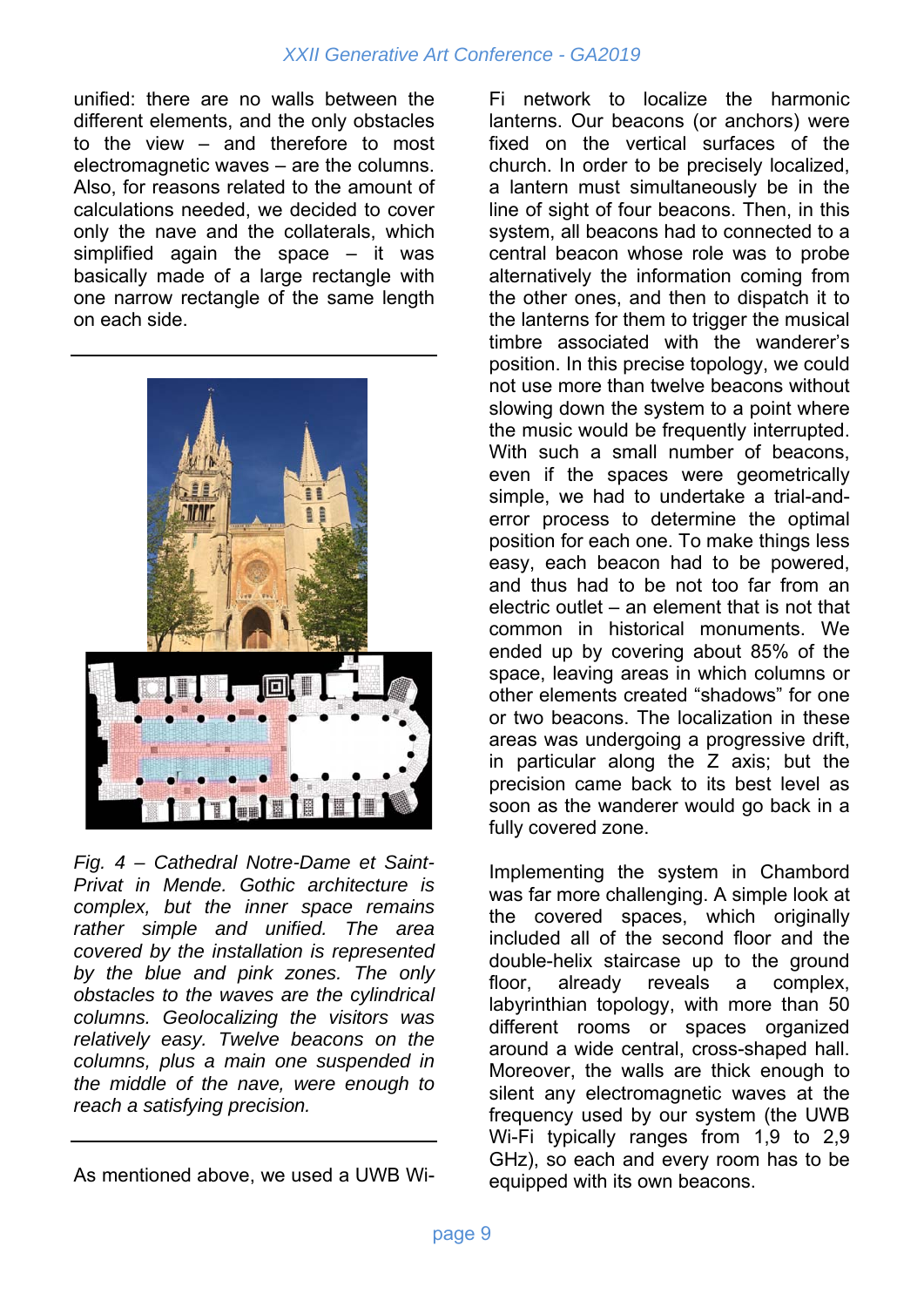Considering the number of spaces to be covered (Fig. 5), using the same system as in Mende would have involved positioning and powering about 200 beacons. The cost of such a system would have been prohibitive, and the installation time unrealistic: powering a single beacon may require the secure installation of 4 to 12 meters of 5V-cable, which must be painted and/or hidden so as not to disturb the atmosphere of the monument.



*Fig. 5 – Plan of a typical floor at Chambord, according to the hypothetic original project by Leonardo. All elements follow a helicoid around the centre. The original staircase, represented here, has four flights between each floor, whereas the one that has been built has only two. The general topology of spaces is the same than for the final building, except that the two top towers are now mirrors of each other.* 

Our team then decided to develop a new positioning algorithm that would use the same equipment, but with a completely new tracking method. The main spaces, that is, the arms of the cross, would be

equipped with four beacons, just like in Mende. In these areas, the positioning would be as precise as it could be. All other spaces would be equipped with a single beacon. One beacon is not enough to locate anything, since it yields only a radial distance. In these spaces, the positioning would first rely on the information transmitted by this beacon, but it had to be assisted by two different algorithms. The first one computes the vector displacement from the last known precise position, by measuring the number of steps walked by the visitor, and the orientation of his displacement. This method creates a drift in the positioning, because of the errors inherent to each of these measurements, and because it relies on an average length for a human step; but as long as it is not used for too long, the results remain usable. The second algorithm is a collaborative one: it uses the lanterns that are carried by other visitors in the same room as relays to improve the precision of the position given by the beacon. It obviously relies on the presence of other lantern carriers in the room, and thus on the number of visitors. When this number becomes too low, an unused lantern can be temporarily installed in the room. Whenever the wanderer returns in one of the central halls, that is, one of the arms of the central cross, its position is recomputed with maximum precision.

By using these two algorithms, simultaneously or alternatively, we managed to track the position of the lanterns in all spaces covered by the installation with only 45 beacons, which is a considerable improvement from the 200 that were initially needed. Moreover, through this development, we could eliminate the need for a central dispatching beacon, which gave us more freedom for positioning all the other ones. After several days of trial-and-error and calibration, like in Mende, we could provide the visitors with the possibility to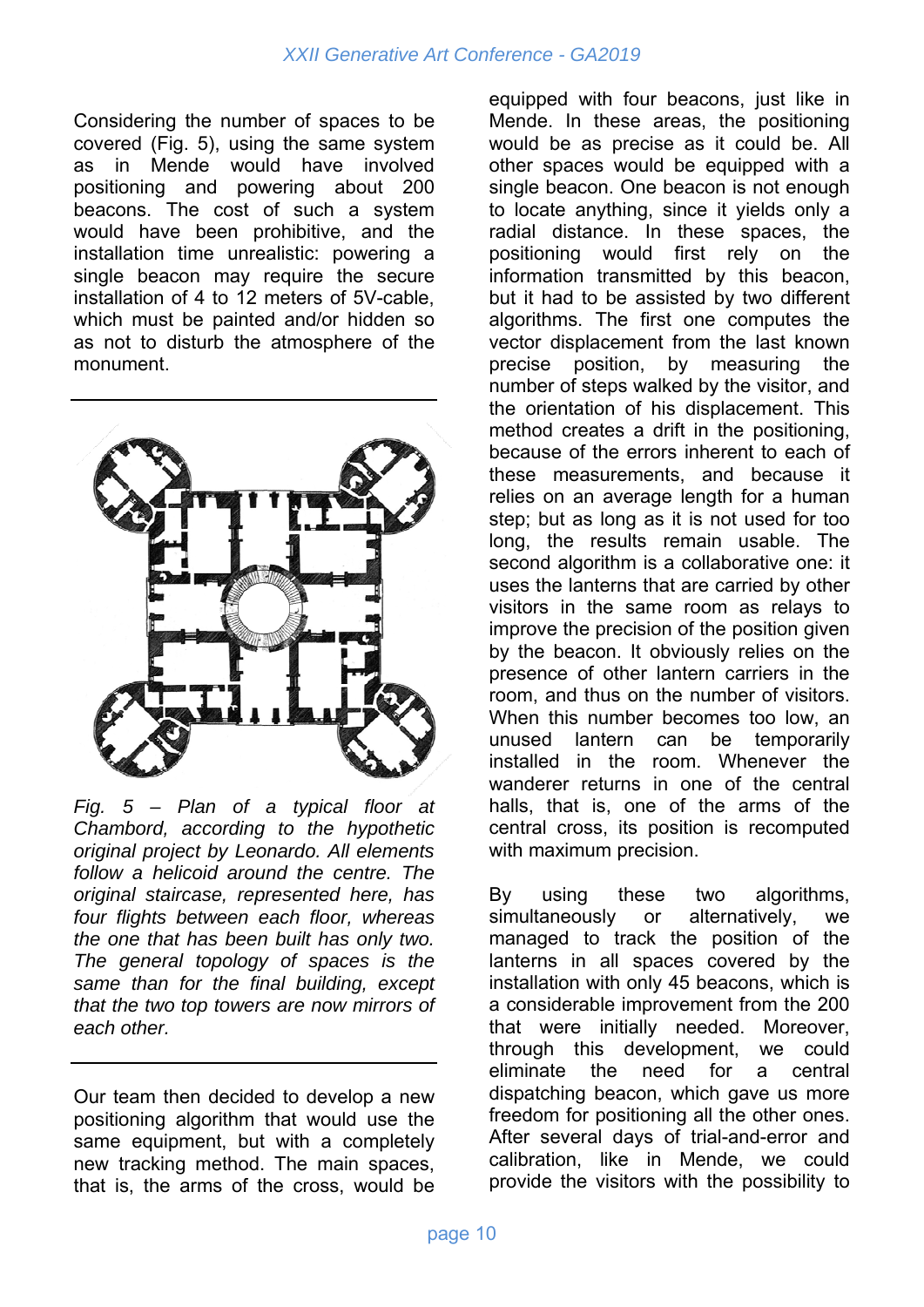generate fluid harmonic trajectories, despite the complex topology of the castle.

To our knowledge, this collaborativve localization method has never been attempted before, and we are currently submitting first a paper to an engineering review. We are also evaluating the possibility to transfer this technology to institutions such as museums or arts centres, where its discretion and degree of optimization would undoubtedly be seen as major advantages over existing systems for position-based diffusion of information, or augmented reality systems.

#### **2 – Larger Crowds**

The second difference is linked to the potential number of simultaneous visitors. Though the Cathedral of Mende is classified as a historical monument, it is less known than Chambord. Located in a sparsely populated area of France, it also welcomes far less visitors than the castle, which has seen his frequentation topping one million visitors a year from 2017. Moreover, like all French cathedrals, Mende is still used for its original purpose: it remains an active place for all religionrelated events. It is a very serene and meditative place; visitors and believers move and behave calmly and silently. From the very beginning, its ambiance was fully in tune with the contemplative nature of the *Point d.Origine* project. The atmosphere in Chambord is quite the opposite. The main function of the castle nowadays is touristic. During week-ends and holidays, crowds of visitors of all ages and countries regularly flood the spaces, walking at different speeds, entering and exploring everything, attempting to enter even places in which they are not allowed. Most of them express their appreciations and feelings at loud voice, talking to each other at a distance, taking selfies about everywhere. The presence of kids adds to

the general sound level, which is still amplified by the reverberation of the walls and vaults of the second floor. Such conditions make very difficult to concentrate on the musical experiment, and are rather stressful for the people in charge of distributing the lanterns and the headsets, providing the required explanations and charging the different devices. To cope with this situation, our first decision was to increase the number of lanterns: from twelve in Mende, we went to thirty in Chambord. We also had to hire two mediators instead of one: the workload would have been unmanageable for a single person.

Considering the noise level and the animation caused by the numerous visitors, we decided to explore the possibility to use high-quality, noisecancelling headsets for Chambord. This decision proved fully successful. First, it allowed us to shift the volume control from the lanterns to the headsets, which had very interesting consequences at the design level (see below); but mainly, these devices immersed the visitors in a full and deep silence even before they began to create their own music. This silent period was seen by many as a welcome introduction to the music to come. The noise cancellation allowed the visitors to fully concentrate on the trajectories they were composing, without being distracted by parasitic or environmental noises. This is what is normally expected with noise-cancelling devices, but here, this function proved essential and salutary. Then another unexpected effect appeared. While wearing the headset, the wanderer would still be able to see the other visitors; but without the associated sounds, their movements and displacements, as fast or brisk as they could be, would transform into a strange, oniric choreography. The whole inner landscape of the castle became like a dream in which coloured silhouettes located at different distances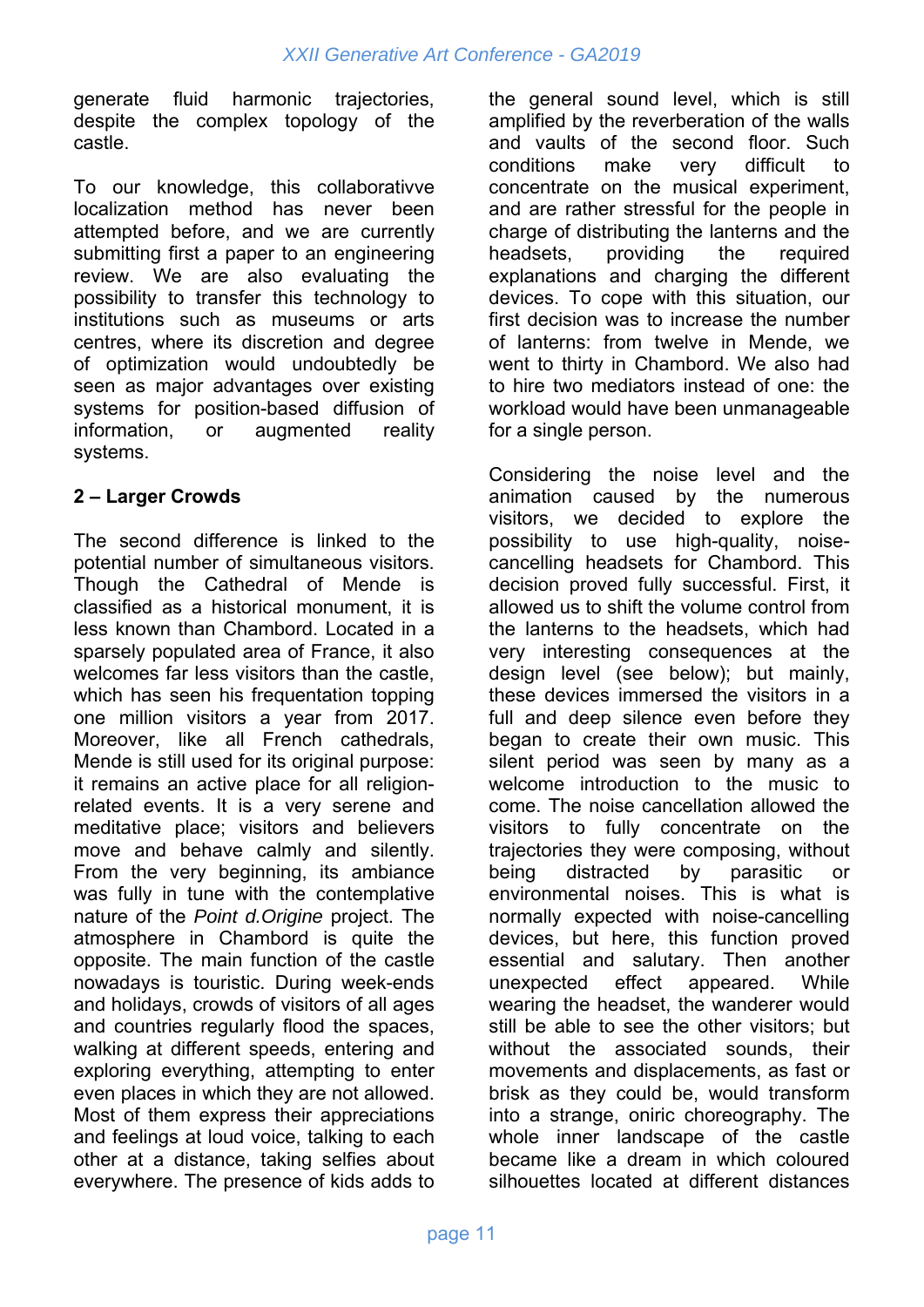were wandering in front of a still background made of stone walls and sculptures - the only sound being the music composed by the wanderer himself.

#### **3 – The Lanterns: the Eggs of a Mythical Salamander**

The main physical modifications occurred at the level of the Harmonic Lanterns. After a first residency in the castle during the summer of 2018, we decided to introduce a design change that was not induced by the physical constraints of the Chambord environment, but rather by its symbolic meaning. One of the most famous kings of France, François 1er adopted as his emblem a common amphibian, namely the salamander, an animal that had at the time the reputation of being able to cross fire and flames without harm. Salamander representations are carved everywhere in the stone of the castle, from the façade to the walls and ceilings (Fig. 6). The vault of the second floor is made from square stone voussoirs on which sculpted patterns represent alternatively the capital letter F, for François, and dragon-like salamanders in different positions and attitudes.

We then decided to shape the lanterns in the shape of salamander eggs, just like if the visitors could receive them from the salamanders wandering on the arched vaults. It is worth noticing that the symbolism of the egg, strongly linked to the question of origins, adds a major layer of signification to the object itself, making it particularly fit for this very installation. The small lantern becomes the point in space by which everything happens, from the positioning of the wanderer at every moment at the centre of the musical and architectural cosmos, to the real-time generation of the harmonic trajectories. Each and every of its positions in space and time becomes the origin point for the visitor's experience.



*Fig. 6 – A dragon-like salamander in one of the voussoirs of the arched ceiling, on the second floor. The salamander was the emblem of king François 1er, the founder of the castle. It was supposed to have supernatural powers, including the ability to walk in fire and flames without harm. The new Harmonic Lanterns were shaped to evoke the eggs of this batracian.* 

As we can see, though it was not critical for the installation to work, this change was directly induced by the new context in which the project was presented. It became one of the most important evolution steps between Mende and Chambord, not only because of the change it implied in the morphology of the lanterns, but also because of all the other changes that were introduced as a consequence of it.

For instance, the very concept of an eggshaped object induces for the imaginary the idea of an elementary form. We thus decided to eliminate the spiral cable that connected the lanterns to the headset, and to transmit the musical timbres through Bluetooth protocol: the cable became to be seen as cumbersome, and as disrupting the simplicity of the eggshaped lantern. As a consequence, all operations involving a manipulation of the devices, such as showing people how to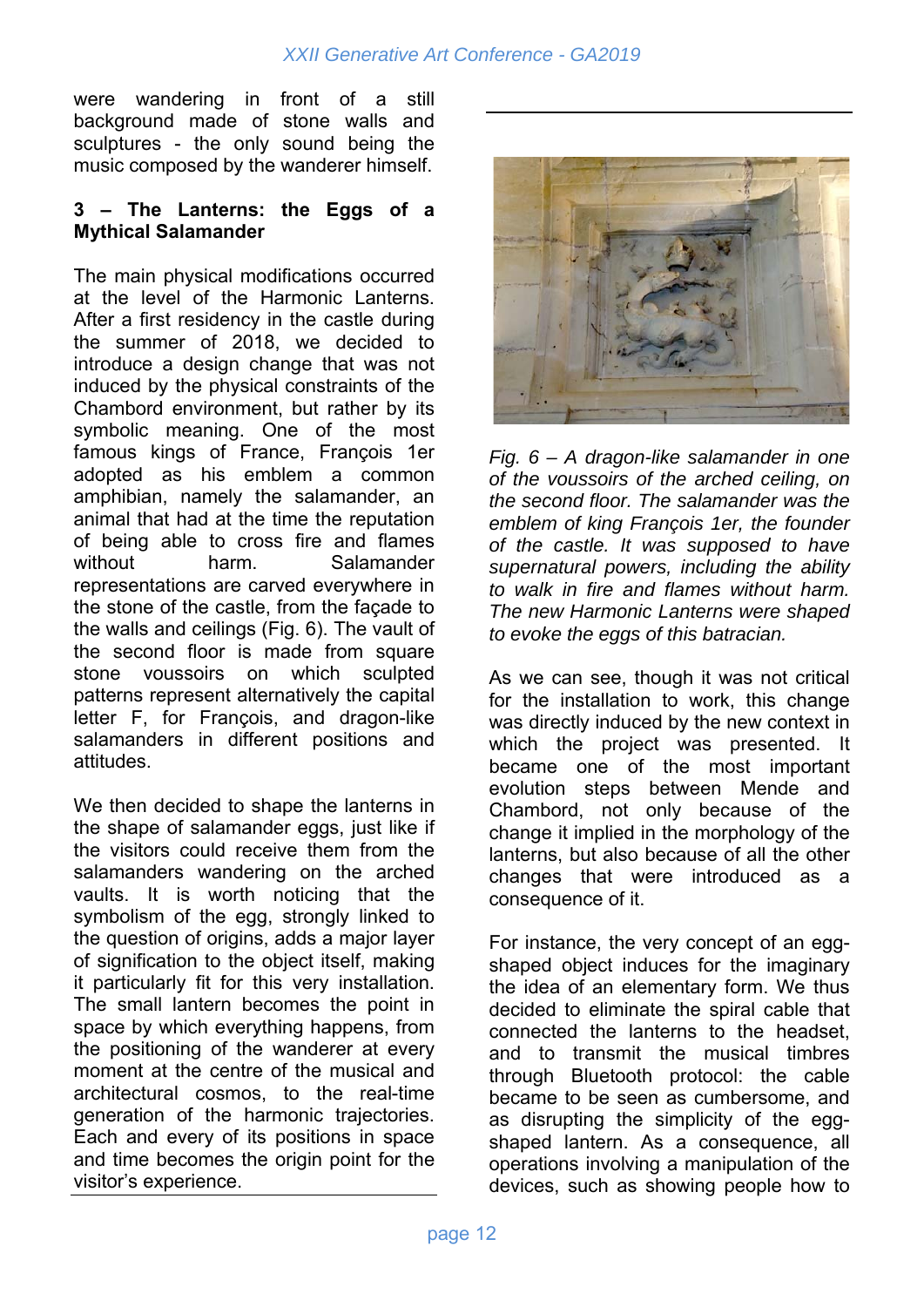use them, or charging the different elements, were greatly facilitated.

Then, we could eliminate all controls on the lanterns by using the headset slider to control the volume. Since we could also eliminate from the embedded electronics the sound card that was required for the audio plug, we could notably reduce the size of the lanterns. As shown on the picture above (Fig. 3), the original ones were shaped as elliptic cylinders; the new version is ovoid with a different length along each axis, thus allowing people of different hand sizes to have an optimal grip on them (Fig. 7).



*Fig. 7 – The new Harmonic Lanterns. Left, a completed Lantern. Middle, experiments in transparency for a Lantern shell. Right,* 

*colour tests for three completed Lanterns. Shaped like flattened eggs with a silky texture, almost without any external feature, the Lanterns became abstract, intriguing objects that people loved to touch and handle, and were carried with a lot of care.* 

Then, in terms of pure design, everything was reconsidered, from the materials to the manufacturing method. Whereas the first lanterns were 3D-printed with a stereolithography apparatus, the new ones were molded in a urethane resin (the molds themselves were 3D-printed with a PFM device). The advantages of this technique are twofold. First, the lanterns became much more resistant to shocks and drops, because of the nature of the new materials. Second, we got much more control on their texture and appearance, thanks to the multiple possibilities offered by the available molding compounds and dyes.

The final lanterns look like slightly flattened eggs. Their material is of a translucent green, in order to evoke, as mention above, the egg of an amphibian. The inner of the shell is coated with a translucent layer of silicon acting as a dampening material in case of shocks, and as a differential diffuser, in order to smoothen the lights coming from the LEDs of the embedded electronics and to locally modulate the transparency so as to evoke a biological object. Then, the outside of the shell was sandblasted with a specific-size abrasive material, so as to produce a very smooth, silky touch, similar to the surface of a pebble stone washed by the sea for a very long time. Finally, because of the electronics inside, the lanterns were becoming warm while in function. Being able to carry a warm, eggshaped, softly glowing object, physically disconnected from any physical device, while hearing the music it produces, gives an almost ceremonial stance to the artistic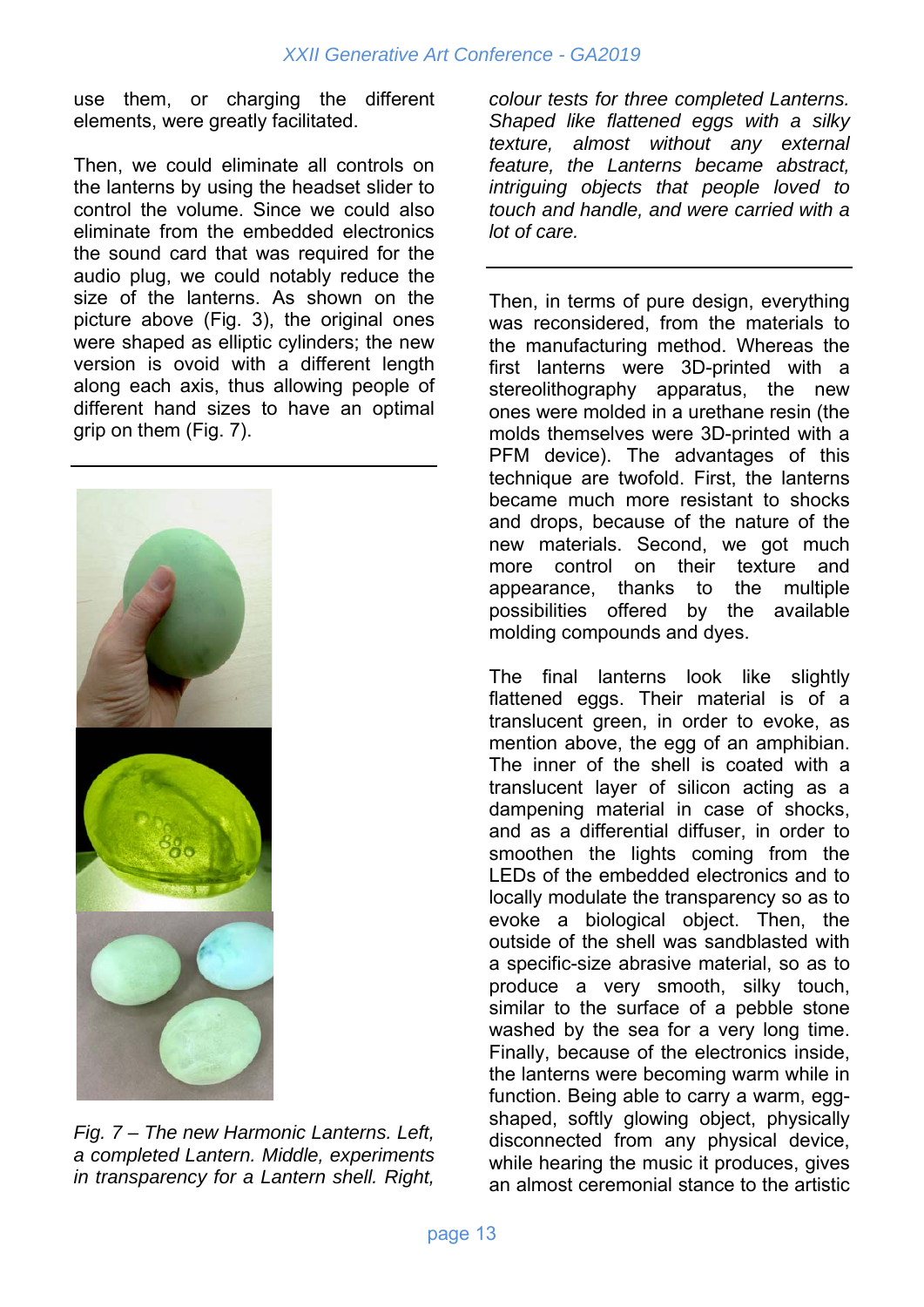experience, transforming the lantern into a precious object with mythological overtones that most visitors came to handle with a lot of care and attention.





*Fig. 8 – Experimenting the Point d'Origine installation. Left, Cécile Lavergne, one of the two mediators in charge of welcoming the visitors, demonstrates the use of the Harmonic Lantern and of the noisecancelling headset. Middle, a visitor concentrating on the Lantern itself. Right, a visitor listening to the music generated close to the monumental double-helix staircase. In the background appear the arched ceiling, with its sculpted voussoirs representing alternatively the letter F, for king François, and dragon-like salamanders.* 

#### **Conclusion**

The Point d.Origine project rests on several layers of development, including architectural surveys, computer modeling, mathematics, physics, computer science, acoustics, design, musical composition, interface design. For the first installation in

Mende, the overall complexity of the project resulted in a system whose design and implementation were mainly determined by the harsh physical and technological constraints coming from about each of these fields: every decision was basically the product of a straightforward reaction to these constraints. Despite this almost functionalist research-creation path, the installation was welcomed with a lot of interest, and we could already foresee its evolutive path for a next presentation.

Chambord gave us such an opportunity. For this second version, about each and every element, software or hardware, material or immaterial, was rethought, reconsidered and redesigned so as to make for the challenges and influences coming from the environment itself, and to introduce features that were not only linked to practical or functional considerations.

Along these transformations, we realized that the required changes also had a strong impact on the way people perceived the installation. Though not infinitesimal, the physical changes undergone by the different devices remained minor. They nonetheless transformed considerably the way people would approach and appreciate the whole artistic experience. We could readily observe the changes in attitude and in the rhythm of the movements of those who were undertaking the exploration of the sound cartography of the castle, and the way they would progressively slow down their displacements, so as to harmonize them with the very contemplative experience provided by the harmonic trajectories, thus escaping for a brief moment the constant agitation and noise generated by the other visitors.

As for any experiment with this degree of complexity, everything was not perfect. Though the comments by the visitors and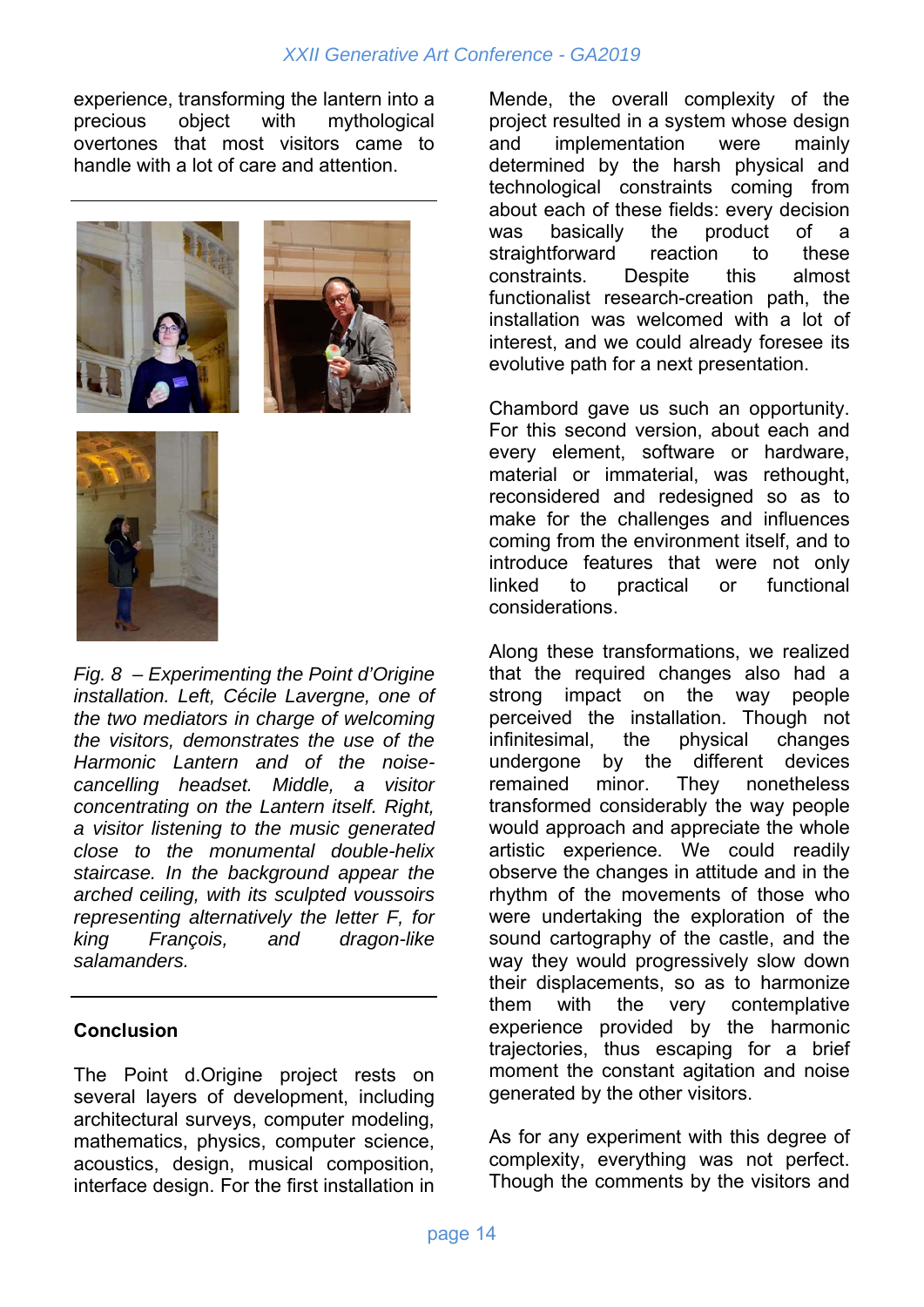the medias were unanimously positive, we were faced with new and unexpected difficulties that were directly linked to the new technologies that we had introduced, and which appeared only along the time of the presentation. In particular, the range of frequencies covered by our UWB Wi-Fi tracking system is very close to the frequencies used by cell phones. When the number of visitors increased, we encountered interference problems that could at time stop the music, creating for the visitors periods of silence that could last up to two minutes. We also had intermittent problems with the Bluetooth transmission from the lanterns to the headsets, most likely linked to a question of bandwidth.

These difficulties were not frequent enough to spoil the wanderers' experience, but we know we will have to address them for the next version of the installation. Since they seem directly linked to environmental constraints, they create the artificial equivalent of an evolutive pressure: solving them will amount to pursuing the evolution path of our adaptive system, and to generate, through new shapes and/or algorithms, a new *species* along the *Point d.Origine*  genealogic trajectory.

# **References**

For a cosmological interpretation of Chambord, see, among many others: [1] Fourrier T, Parot F - *Qu'est-ce que Chambord ?, Étude du décor sculpté et nouvelles interprétations.* Mémoires de la Société des Sciences et Lettres du Loiret-Cher, 2010, Comprendre Chambord à travers son décor sculpté, pp.21 - 55. <hal-01194181>

[2] Monesti A – *La représentation du château de Chambord: imaginaire et réalité, mémoire* Master 2 CNRS, dir. Sabourin L, U. de Lorraine, 2012

[3] Reeves N - *From the Harmony of the Spheres to Spherical Harmonics*, PhD thesis, dir. Ascott R, U. of Plymouth, 2019. [4] Vinci L - Manuscript A, folio 9, verso [5] Vinci L - Manuscript K, folio 49, recto [6] Reeves N - *Mende Cathédrale*, interactive musical installation, Mende, Lozère, France (cur. Artelozera, prod. NXI Gestatio), 07-10/2017 [7] Reeves N – *Point d.Origine*, interactive musical installation, Château de Chambord, Loir-et-Cher, France (prod. NXI Gestatio), 09-11/2019



*Fig. 9 – Point d'Origine improvised choreography.* 

#### **Web Sites**

[8] For the Mende Cathedral installation: www.nxigestatio.org/NXI/MENDE-**CATHEDRALE** 

[9] For Point d. Origine at Chambord: www.nxigestatio.org/CHAMBORD

**Notes**